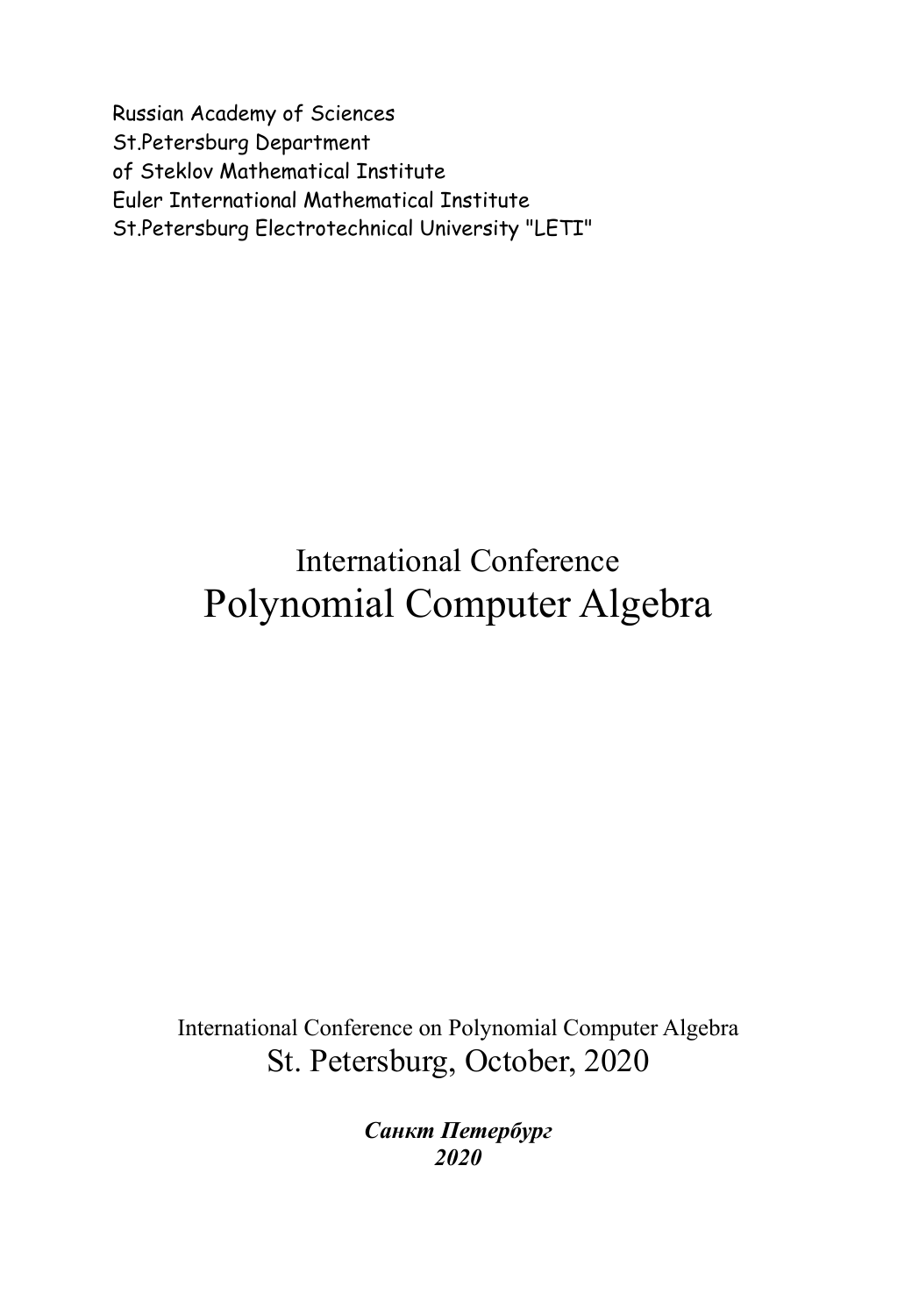## **Polynomial Computer Algebra '2020**

St. Petersburg, Russia October 12–17, 2020 International Euler Institute

> **International Conference Polynomial Computer Algebra '2020**; St. Petersburg, October 12–17 202, Euler International Mathematical Institute, Ed. by N.N. Vassiliev, SPb.: VVM Publishing, 2020, 200 p.

> The book contains short papers, extended abstracts and abstracts of reports presented at the International Conference on Polynomial Computer Algebra 2020, St. Petersburg, October 2020

> > © St. Petersburg department of Steklov Institute of Mathematics, RAS, 2020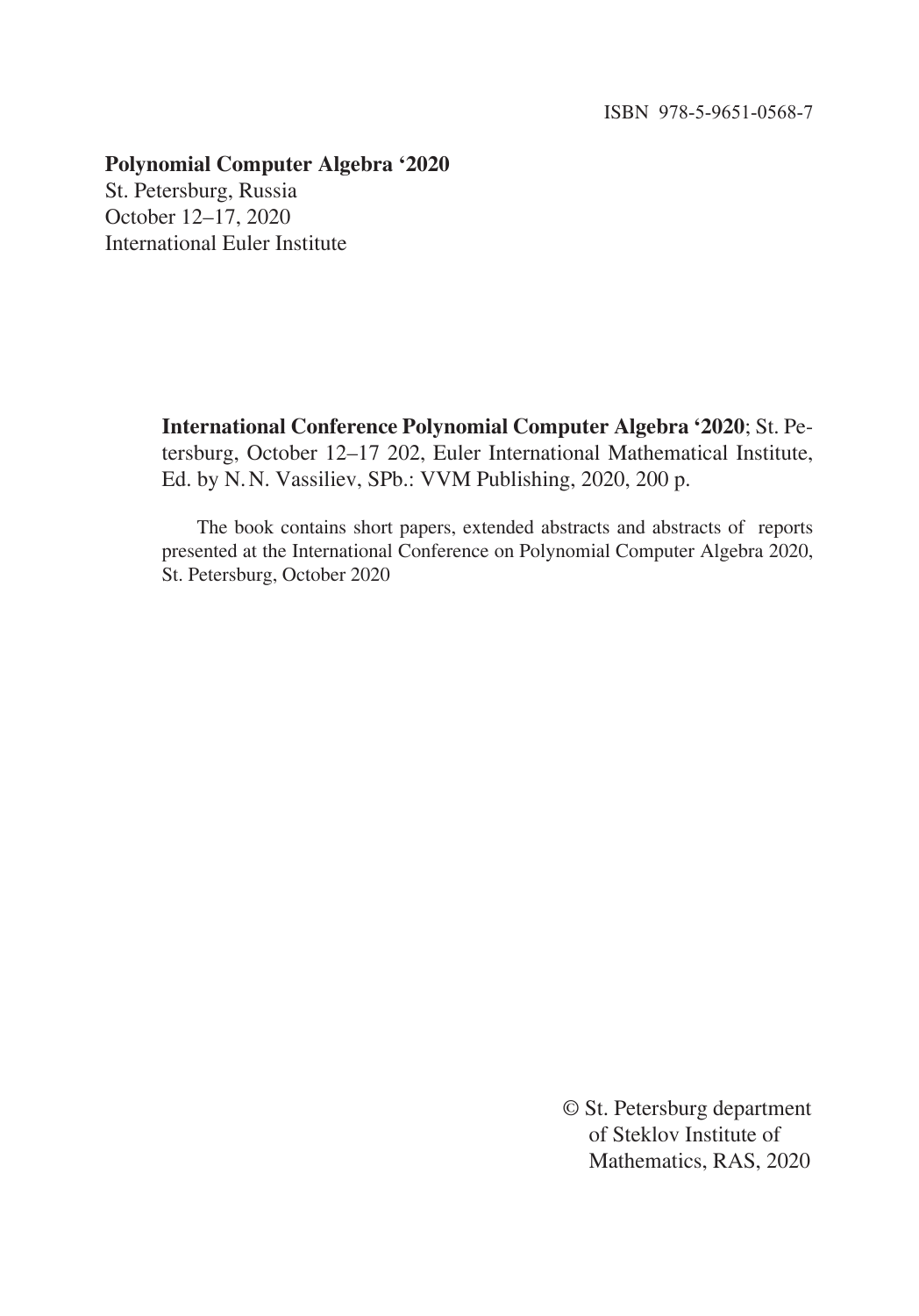## An Effectively Computable Projective Invariant

Alexandr V. Seliverstov

Abstract. We consider a projective invariant of hypersurfaces over a field of characteristic zero. The invariant can be computed in polynomial time with generalized register machines. It has been computed for certain lowdimensional hypersurfaces. One can effectively recognize some plane cubic curves as well as some cubic surfaces. Our method allows to recognize some cubic hypersurfaces with reducible Hessian.

The aim of this work is to introduce an effectively computable projective invariant of hypersurfaces over the field of complex numbers. The simplest case of hypersurface is a plane curve. Every plane cubic curve is projectively equivalent to a curve whose affine part is given by a Weierstrass equation  $y^2 = x^3 + px + q$ . This curve is singular iff the discriminant of the right-hand univariate polynomial vanishes, that is,  $-4p^3 - 27q^2 = 0$ . Classification of cubic surfaces is more complicated. A cubic surface is cyclic when there exists a Galois cover of degree 3 over projective plane. A cyclic cubic surface is projectively equivalent to a surface defined by a form of the type  $x_0^3 + x_1^3 + x_2^3 + x_3^3 + px_1x_2x_3$ , where p is a parameter [1]. The general cubic surface depends on four parameters. It can be defined by the Emch normal form [2]. But this normal form has been found earlier [3, 4].

Let us consider generalized register machines over a field of characteristic zero  $(K, 0, 1, +, -, \times)$ . Each register contains an element of K. There exist index registers containing nonnegative integers. The running time is said polynomial, when the total number of operations performed before the machine halts is bounded by a polynomial in the number of registers occupied by the input. Initially, this number is placed in the zeroth index register [5]. If a polynomial serves as an input, then its coefficients are written into registers.

For  $n \geq 2$ , let us consider a square-free form  $f(x_0, \ldots, x_n)$  of degree  $d \geq 2$ . Let us fix a point U with homogeneous coordinates  $(u_0 : \cdots : u_n)$ . Every straight line passing through the point  $U$  consists of points with homogeneous coordinates  $((x_0-u_0)t+u_0s:\cdots:(x_n-u_n)t+u_ns),$  where  $(s:t)$  are homogeneous coordinates inside the line. The restriction of the form f is a binary form denoted by  $r(s,t)$ . Let us denote by  $D[f, U]$  the discriminant of the binary form  $r(s, t)$ . If  $x_0 = 1$ , then the discriminant is a inhomogeneous polynomial in affine coordinates  $x_k$ . In the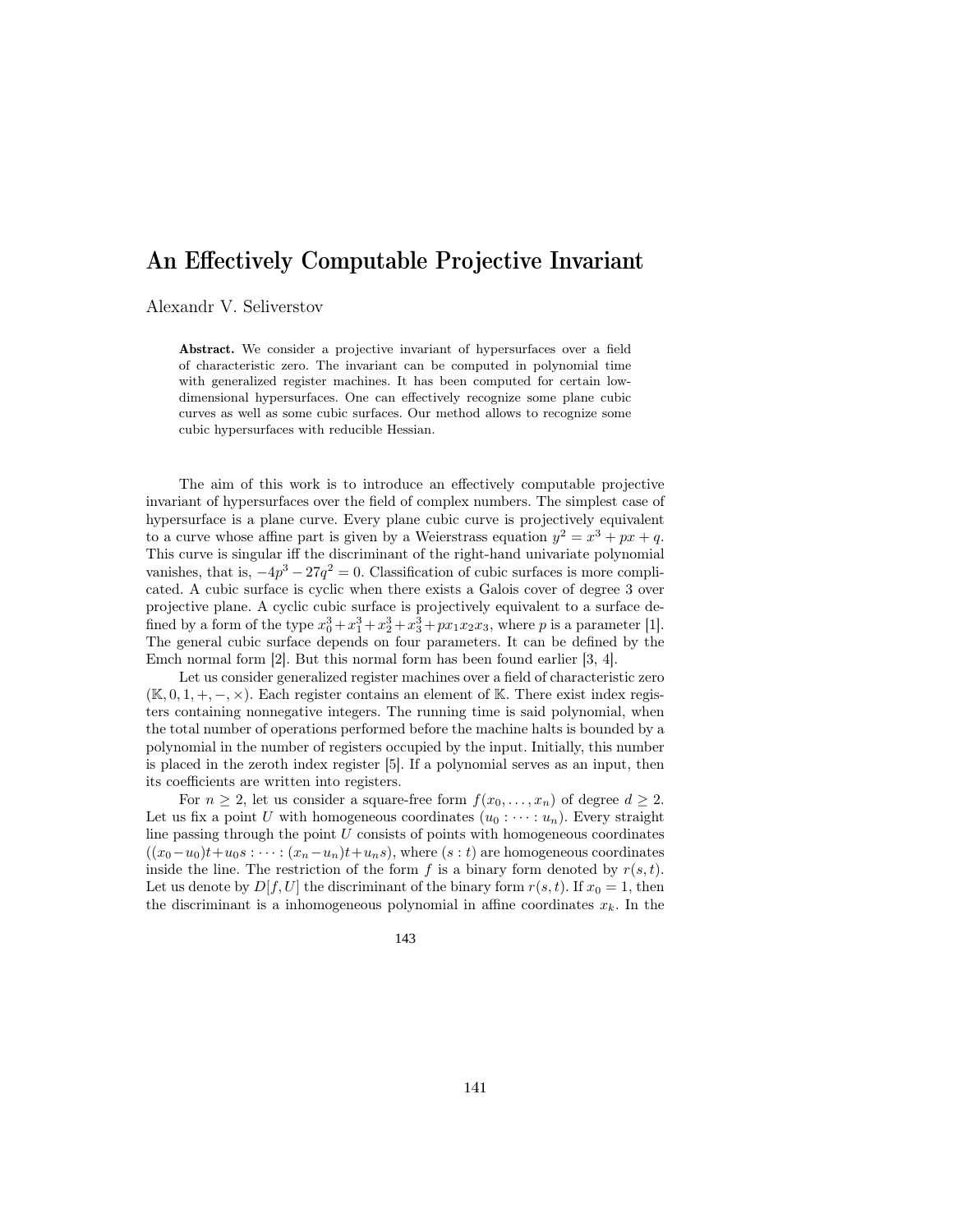general case, its degree is equal to  $d^2 - d$ . If a straight line either is tangent to the hypersurface or passes through a singular point, then the discriminant of the form  $r(t, s)$  vanishes. So, if the point U is not any singular point of the hypersurface, then the polynomial  $D[f, U](x_1, \ldots, x_n)$  defines a cone with U as a vertex. If U is singular, then  $D[f, U]$  vanishes identically.

The set of polynomials of the type  $D[f, U]$  for all points U generates a linear subspace  $W_f$  of the ambient linear space of all inhomogeneous polynomials of degree  $d^2 - d$  in n variables. The dimension of the ambient linear space is equal to

$$
w(n,d) = \frac{(n+d^2-d)!}{n!(d^2-d)!}.
$$

For every irreducible form f, the dimension dim  $W_f$  is projectively invariant. If  $d \geq 3$  and n is sufficiently large, then dim  $W_f \langle w(n, d)$ , that is,  $W_f$  is a proper subspace of the ambient linear space. If the rank of a quadratic form  $f$  is equal to n, then the equality dim  $W_f = w(n, 2)$  holds. For given n and d, the dimension  $\dim W_f$  considered as a function of coefficients of f is lower semi-continuous [6]. Thus, if there exists a form  $f(x_0, \ldots, x_n)$  of degree d such that dim  $W_f = w(n, d)$ , then for almost every form  $f(x_0, \ldots, x_n)$  of degree d, the equality dim  $W_f = w(n, d)$ holds too.

Let be given a square-free polynomial  $f(x_1, \ldots, x_n)$ . In accordance with [6], in the expansion of the polynomial  $D[f, U]$  in powers of coordinates of the point U, each coefficient belongs to the linear subspace  $W_f$ . These polynomials in variables  $x_1, \ldots, x_n$  span whole linear subspace  $W_f$ . Thus, there exists a polynomial time algorithm to compute the dimension of the linear subspace  $W_f$ .

It is sufficient to calculate the rank of a matrix whose order equals  $w(n, d)$ . It requires  $O(w^{\omega})$  multiplications, where  $\omega$  denotes the matrix multiplication exponent [7, 8]. In small dimensions, the rank can be calculated with computer algebra system software.

We have computed dim  $W_f$  for certain plane curves  $(n = 2)$ . In this case, the linear subspace  $W_f$  can be improper. But it is small for the Fermat type curves, where  $F_2 = x_0^d + x_1^d + x_2^d$ .

|                | 2 |  |  |                                                    |      |
|----------------|---|--|--|----------------------------------------------------|------|
| w(2,d)         |   |  |  | $6   28   91   231   496   946   1653   2701$      | 4186 |
| $\dim W_{F_2}$ |   |  |  | 6   26   82   207   446   856   1506   2477   3862 |      |

If  $f(x_0, x_1, x_2)$  defines a singular curve, then the strict inequality dim  $W_f < w(2, d)$ holds. For almost every f of degree  $d \leq 7$ , the equality dim  $W_f = w(2, d)$  holds. For all  $d \leq 7$ , the equality  $\max$ <br> $f(x_0,x_1,x_2)$  $\dim W_f = w(2, d)$  holds. In particular, the equality holds at forms of the type  $f = x_0^d + x_1^d + x_2^d + (x_0 + x_1 + x_2)^d$ . We guess that it holds for every larger degree too.

Let us consider cubic forms of the Fermat type  $F_n = x_0^3 + \cdots + x_n^3$ . The polynomial  $D[F_n, U](x_1, \ldots, x_n)$  is equal to the discriminant of a binary form of the type  $at^3+bt^2s+pts^2+qs^3$  whose coefficients are sums of univariate polynomials,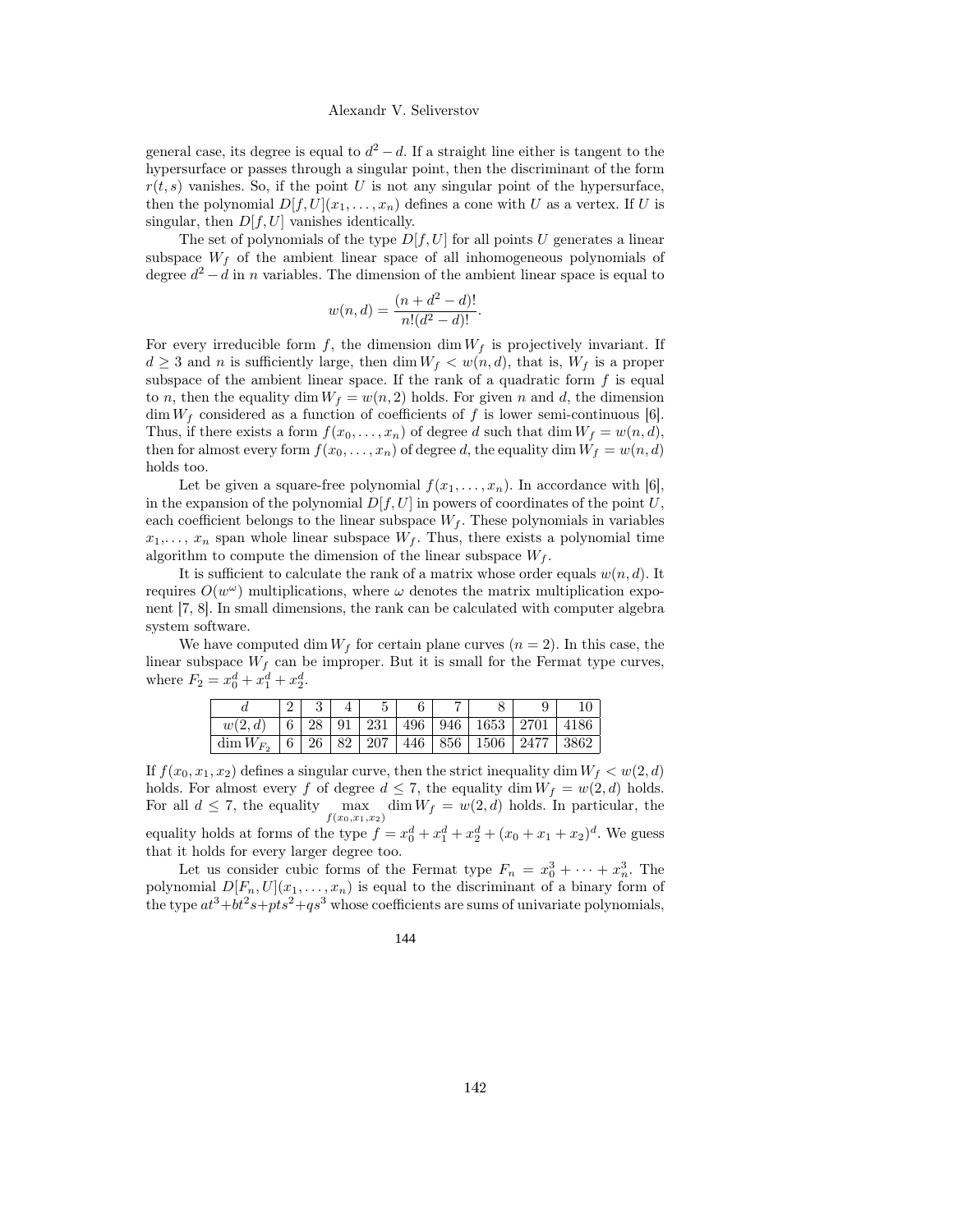that is,  $a = a_1(x_1) + \cdots + a_n(x_n)$ ,  $b = b_1(x_1) + \cdots + b_n(x_n)$ ,  $p = p_0 + p_1x_1 + \cdots + p_nx_n$ , and q is a constant. So, every monomial of  $D[F_n, U]$  depends on at most four variables. Thus, dim  $W_{F_n} = O(n^4)$ .

For  $n \leq 9$ , the equation  $\dim W_{F_n} = \frac{1}{4}n^4 + \frac{5}{6}n^3 + \frac{9}{4}n^2 + \frac{8}{3}n + 1$  holds.

We have also computed dim  $W_f$  for certain cubic hypersurfaces. For  $n \leq 3$ , this result found by symbolic computations with parameters, where every parameter can be considered as a transcendental number.

For  $n > 4$ , dim  $W_f$  was only computed for certain cubic forms. They provide the lower bound on the maximum value of dim  $W_f$  for given n. For cubic forms  $f(x_0, \ldots, x_n)$ , we guess that the maximum dimension is

| $\max_{f} \dim W_f = n + \dim W_{F_n} = \frac{1}{12}(n+1)(3n^3 + 7n^2 + 20n + 12)$ |  |
|------------------------------------------------------------------------------------|--|
|------------------------------------------------------------------------------------|--|

| $\, n$           | $\Omega$<br>↩ | $\Omega$<br>υ |     |     |     | -        |      |  |
|------------------|---------------|---------------|-----|-----|-----|----------|------|--|
| w(n,3)           | 28            | 84            | 210 | 462 | 924 | 1716     | 3003 |  |
| $\max_{f}$ dim W | 28            | 75            | 169 | 336 | 608 | 1023     | 1625 |  |
| $\dim W_{F_n}$   | 26            | 70            | 165 | 331 | 602 | $1016\,$ | 1617 |  |

Let us consider cubic curves. In the general case, dim  $W_f = 28$  except the Fermat type curves and all singular curves. We computed the determinant of a matrix composed by coefficients of polynomials generating the linear space  $W_f$ . For the Weierstrass normal form  $f = x_2^2x_0 + x_1^3 + px_1x_0^2 + qx_0^3$ , the determinant is proportionate to the expression  $p^4(4p^3+27q^2)^8$ . If  $p=0$  and  $q\neq 0$ , then the curve is projectively equivalent to a curve of the Fermat type. If  $4p^3 + 27q^2 = 0$ , then the curve is singular, else it is smooth. For the Fermat cubic curve, dim  $W_{F_2} = 26$ . In this case, the Hessian curve is the union of three straight lines. For an irreducible cubic curve with a node, dim  $W_f = 25$ . For a cubic curve with a cusp, dim  $W_f = 21$ . Therefore, one can distinguish between nodal and cuspidal curves.

For the general cubic surface, dim  $W_f = 75$ . For the general cyclic cubic surface, dim  $W_f = 74$ . For the Fermat cubic surface, dim  $W_{F_3} = 72$ . So, if the Hessian surface contains a plane, then  $\dim W_f$  is small. These results found by symbolic computations with parameters, where every parameter can be considered as a transcendental number. For some singular surfaces, the equality dim  $W_f = 75$ holds too. For example, it holds for  $f = x_0^3 + px_0^2x_1 + x_1^3 + x_0x_2^2 + (x_0^2 + x_1^2 + x_2^2)x_3$ , where p is transcendental; the point  $(0:0:0:1)$  is singular. Therefore, the approach does not allow one to decide whether a given cubic surface is smooth.

If  $f = x_0^3 + px_0^2x_1 + x_1^3 + x_0x_2^2 + x_1x_2x_3$ , where p is transcendental, then dim  $W_f = 73$ ; the point  $(0:0:0:1)$  is singular too. If  $f = x_0^3 + px_0^2x_1 + x_1^3 +$  $x_0x_2^2 + x_0^2x_3$ , where p is transcendental, then dim  $W_f = 48$ ; the point  $(0:0:0:1)$ is singular too.

Conjecture. For every cubic form g with reducible Hessian, the inequality holds dim  $W_g < \max_f \dim W_f$ . Moreover, the more factors exists in Hessian, the more gap is between two values dim  $W_g$  and  $\max_f$  dim  $W_f$ .

The computational results show that one can easily verify smoothness of almost every plane quartic curve as well as almost every quartic surface in  $\mathbb{P}^3$  by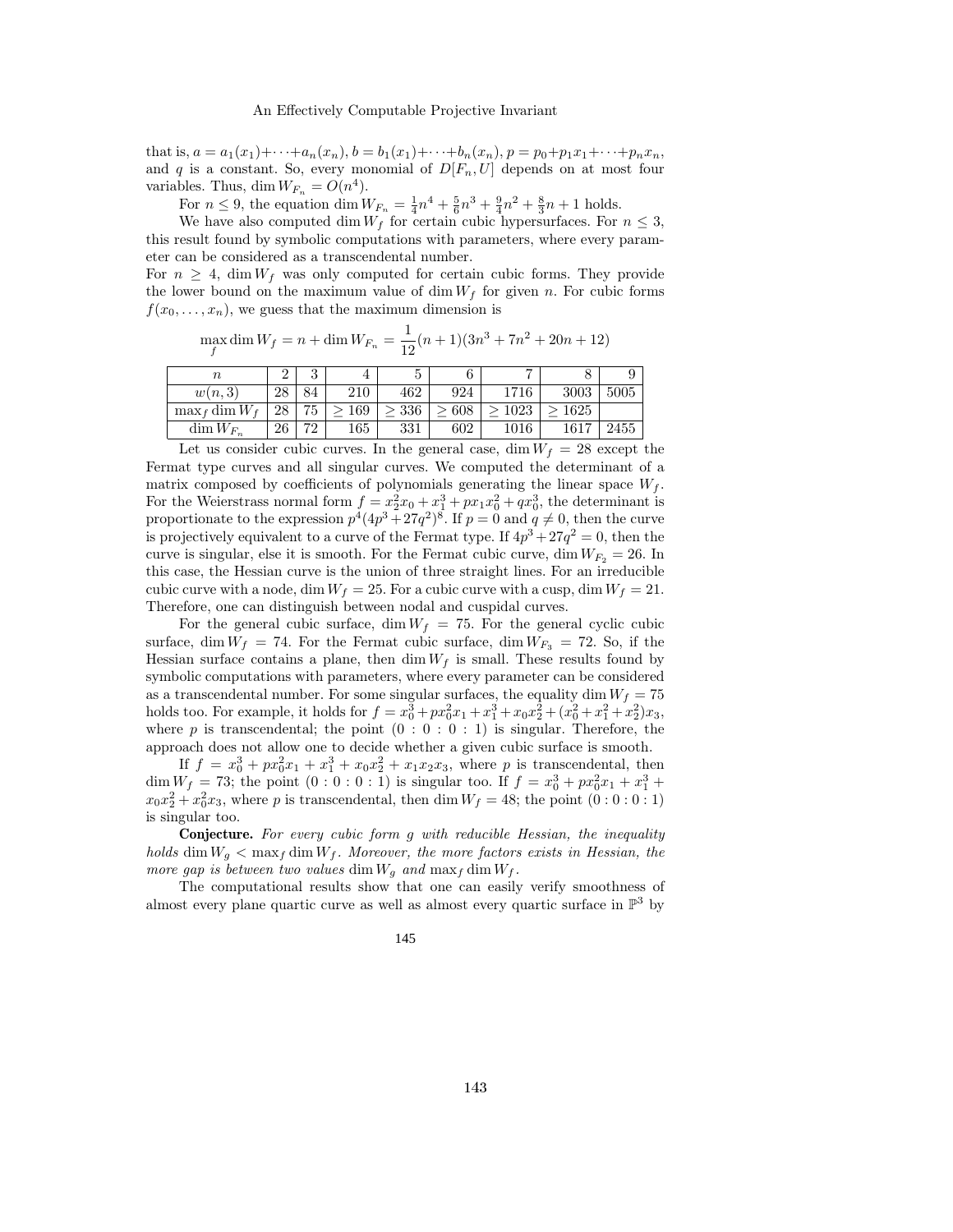means of computing dim  $W_f$ . The method is also applicable to other plane curves. On the other hand, the same problem for cubic surfaces is hard enough because the proposed projective invariant is useless in this case. Nevertheless, one can recognize singularities of some types. We also assume that our method allows to recognize cubic hypersurfaces with reducible Hessian in deterministic polynomial time.

Acknowledgments. The reported study was funded by RFBR according to the research project no. 18-29-13037.

## References

- [1] Dolgachev I., Duncan A. Automorphisms of cubic surfaces in positive characteristic. Izvestiya: Mathematics, 2019, vol. 83, no. 3, pp. 424–500. https://doi.org/10.1070/IM8803
- [2] Emch A. On a new normal form of the general cubic surface. American Journal of Mathematics, 1931, vol. 53, no. 4, pp. 902–910. https://doi.org/10.2307/2371234
- [3] Reznick B. Some new canonical forms for polynomials. Pacific Journal of Mathematics, 2013, vol. 266, no. 1, pp. 185–220. https://doi.org/10.2140/pjm.2013.266.185
- [4] Wakeford E.K. On canonical forms. Proceedings of the London Mathematical Society, 1920, vol. 18, no. 1, pp. 403–410.
- [5] Neumann E., Pauly A. A topological view on algebraic computation models. Journal of Complexity, 2018, vol. 44, pp. 1–22. https://doi.org/10.1016/j.jco.2017.08.003
- [6] Seliverstov A.V. On tangent lines to affine hypersurfaces. Vestnik Udmurtskogo Universiteta. Matematika. Mekhanika. Komp'yuternye Nauki, 2017, vol. 27, no. 2, pp. 248–256 [in Russian]. https://doi.org/10.20537/vm170208
- [7] Schönhage A. Unitäre Transformationen großer Matrizen. Numerische Mathematik, 1973, vol. 20, pp. 409–417. https://doi.org/10.1007/BF01402563
- [8] Malaschonok G., Gevondov G. Quick triangular orthogonal decomposition of matrices. In: Vasilev N.N. (ed.) Polynomial Computer Algebra 2019, St. Petersburg, VVM, 2019. https://www.elibrary.ru/item.asp?id=41320907

Alexandr V. Seliverstov

Institute for Information Transmission Problems of the Russian Academy of Sciences (Kharkevich Institute)

Moscow, Russia

e-mail: slvstv@iitp.ru